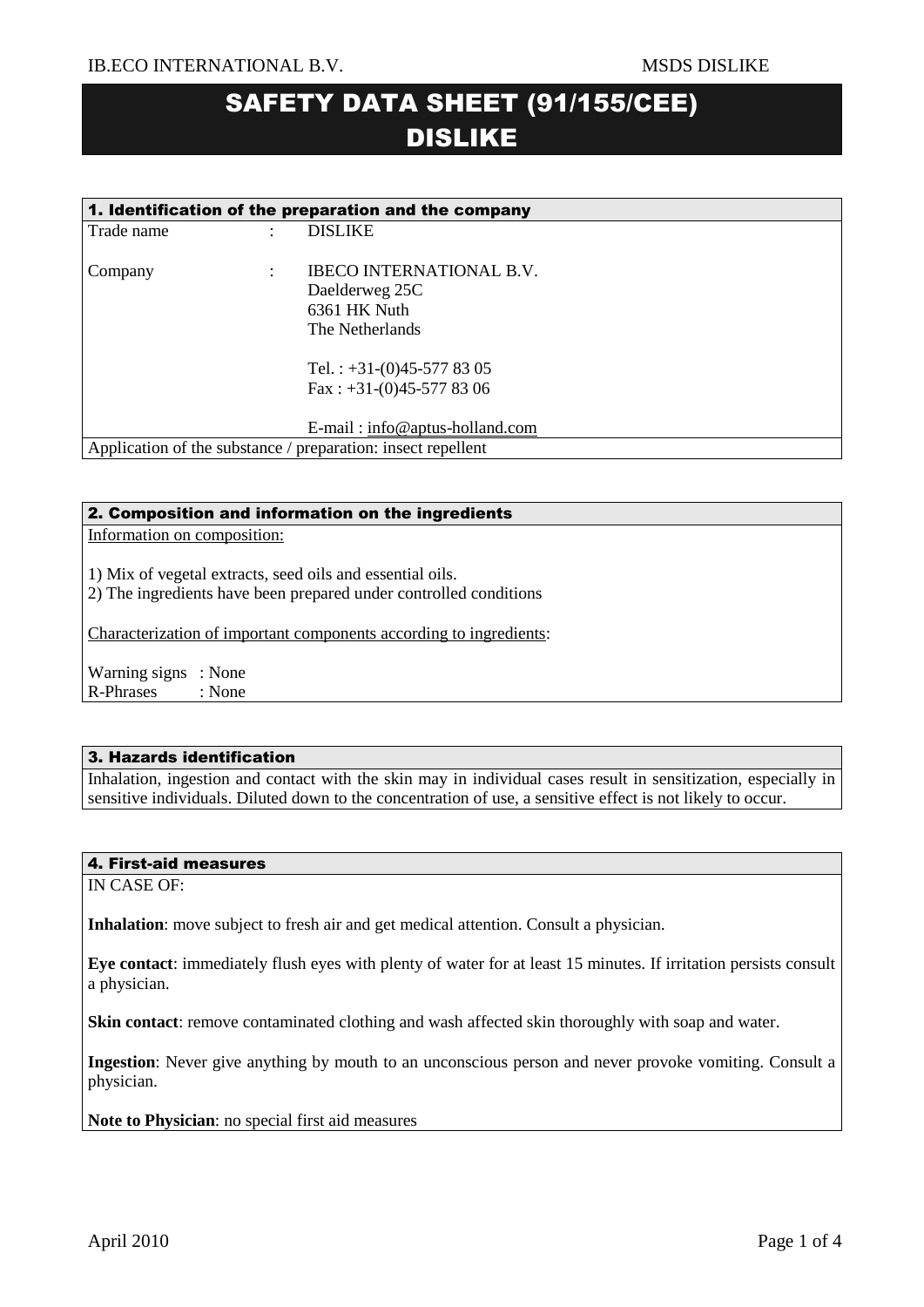# 5. Fire-fighting measures

*Suitable extinguishing media:* Dry chemical, water spray, carbon dioxide.

*Special exposure hazards arising from substance or combustion products:* 

The product itself is not combustible. Vapours released during the thermal decomposition of the product can be irritating to the mucous membranes and the upper respiratory tract.

*Special protective equipment for fire-fighting:*

Cool drums exposed to the fire with water spray. Coordinate fire fighting measures and personal protective equipment with primary case of fire and environmental vicinity. Collect contaminated water if possible and dispose according to local regulations.

### 6. Accidental release measures

Wear protective clothing (see section 8). Close drains. Dike spill with inert material. Pump off large amounts of the product into marked, resistant containers. Cover residue with an inert absorbent, take up by mechanical means into marked containers and hold for waste disposal as described in chapter 13. Thoroughly rinse affected ground with plenty of water.

# 7. Handling and storage

Handling

Handle product only in well-ventilated areas. Use only corrosive resistant tools and equipment. Avoid any direct contact with the product. Strictly follow the instructions of use. Provide eye bath at working place.

Storage

Store product in tightly closed containers in a ventilated area at temperatures between 0 and 40 °C. Take suitable measures to avoid spills entering into drains or water circuits in case of spills. Avoid contact with spills and splashes during refilling processes.

## 8. Exposure controls and personal protection

Technical facility design:

There are no additional measures necessary besides those, given in chapter 7.

Components with exposure limits:

The discussed product does not contain any components with exposure limits.

Personal hygiene and protective equipment

Observe the general guidelines of industrial hygiene as stated by the responsible professional association. Avoid any direct contact with the product. Change contaminated clothing and thoroughly wash before reuse. Do not rub the eyes with dirty hands. Wash hands after work.

| Respiratory protection | Mask                         |
|------------------------|------------------------------|
| Hand protection        | Gloves of rubber or plastic. |
| Eye protection         | Chemical safety goggles.     |
| Skin protection        | Impermeable work clothes.    |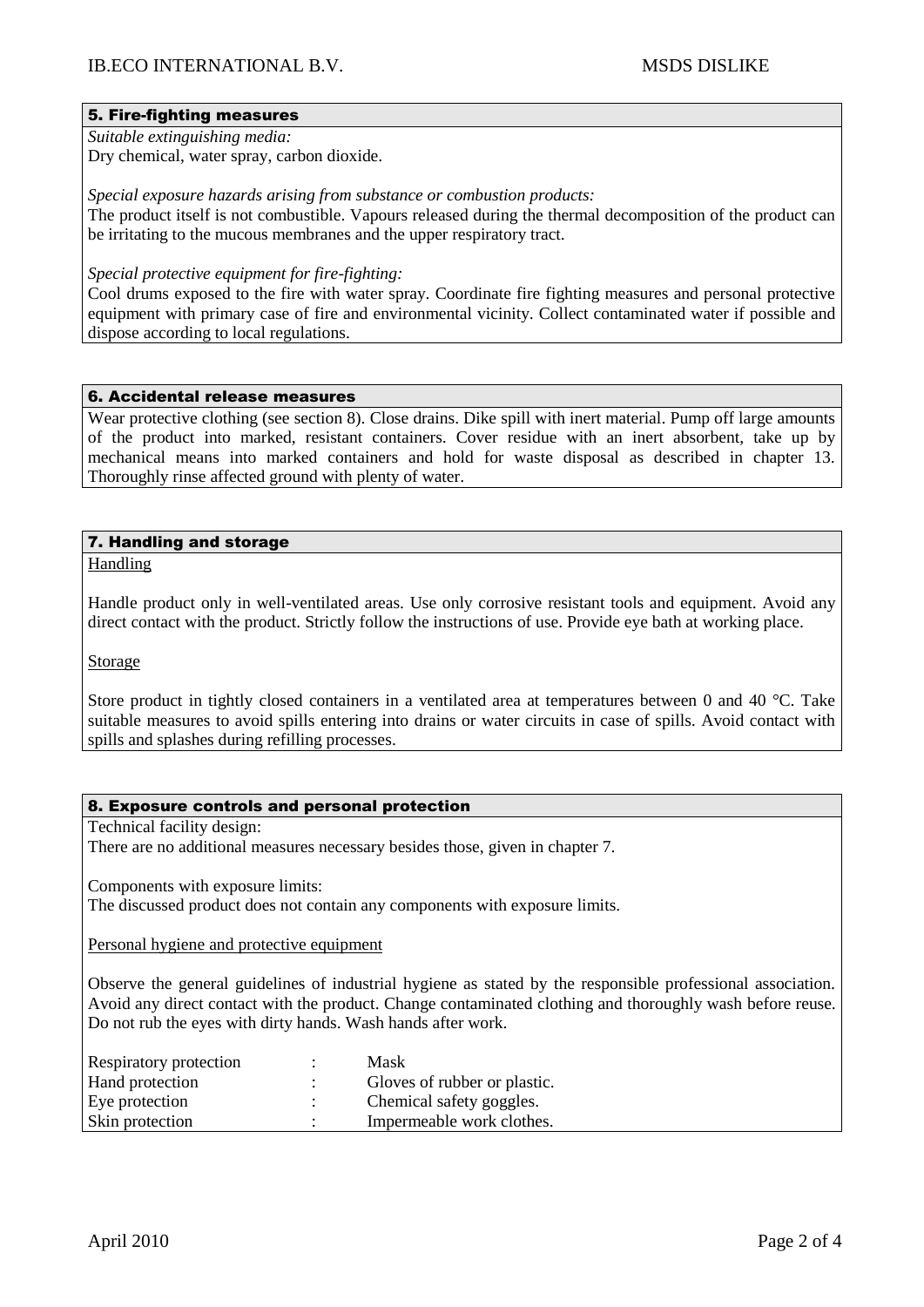| 9. Physical and chemical properties |  |                   |  |  |  |
|-------------------------------------|--|-------------------|--|--|--|
| Form                                |  | liquid            |  |  |  |
| Colour                              |  | dark brown        |  |  |  |
| Odour                               |  | characteristic    |  |  |  |
| pH value (at $g/1$ H20) (20 °C)     |  | $5,0-5,5$         |  |  |  |
| Melting point                       |  | $0^{\circ}C$      |  |  |  |
| Boiling point                       |  | 120 °C            |  |  |  |
| Vapour pressure                     |  | no data available |  |  |  |
| Viscosity                           |  | no data available |  |  |  |
| Water solubility                    |  | $100\%$ soluble   |  |  |  |
| Flashpoint                          |  | not applicable    |  |  |  |
| Auto-flammability                   |  | not applicable    |  |  |  |
| <b>Explosion limits</b>             |  | not explosive     |  |  |  |
| Partition coefficient n-Octanol/:   |  | not applicable    |  |  |  |

| 10. Stability and reactivity     |           |                                                        |
|----------------------------------|-----------|--------------------------------------------------------|
| Stability                        |           | Stable under normal storage conditions.                |
| Conditions to avoid              |           | Overheating, humidity.                                 |
| Materials to avoid               |           | Strong oxidizing agents.                               |
| Hazardous decomposition products | $\bullet$ | Possible development of toxic fumes in fire conditions |

### 11. Toxicological information

## **Acute toxicity**:

- Oral: weakly irritating
- Skin and eyes: weakly irritating
- Inhalation: weakly irritating

**Sub-chronic and chronic toxicity**: not available

### 12. Ecological information

The product is not classified as dangerous for the environment, according to EC criteria.

The product is fully biodegradable.

# 13. Disposal considerations

Disposal must be made according to relevant local regulations.

| 14. Transport regulations                                                          |           |            |                                  |                      |                          |                    |  |                          |  |
|------------------------------------------------------------------------------------|-----------|------------|----------------------------------|----------------------|--------------------------|--------------------|--|--------------------------|--|
| <b>IMDG-PAGE</b>                                                                   |           | $1 - 4$    | $\overline{\text{UN N}^{\circ}}$ |                      | $\overline{\phantom{a}}$ | IACO/IATA:         |  | $\overline{\phantom{a}}$ |  |
| GGVS/GGVE                                                                          | $\bullet$ | $\sim 100$ | RID/ADR                          | $\ddot{\phantom{a}}$ | $\overline{\phantom{a}}$ | <b>ADNR</b>        |  | $\overline{\phantom{a}}$ |  |
| HAZARD N°                                                                          |           | $2 - 4$    | <b>MFAG</b>                      |                      | $\overline{\phantom{a}}$ | EMS.               |  |                          |  |
| <b>TREMCARD</b>                                                                    | ÷         | $\sim 100$ | $IATA-PAGE$ :                    |                      | $\omega_{\rm{max}}$      | <b>PACK GROUP:</b> |  |                          |  |
| DANGER NOTE : -                                                                    |           |            | MARINE-POL :                     |                      | $\equiv$                 | $SKZN^{\circ}$     |  |                          |  |
|                                                                                    |           |            |                                  |                      |                          |                    |  |                          |  |
| The product is not covered by the regulations of the transport of dangerous goods. |           |            |                                  |                      |                          |                    |  |                          |  |